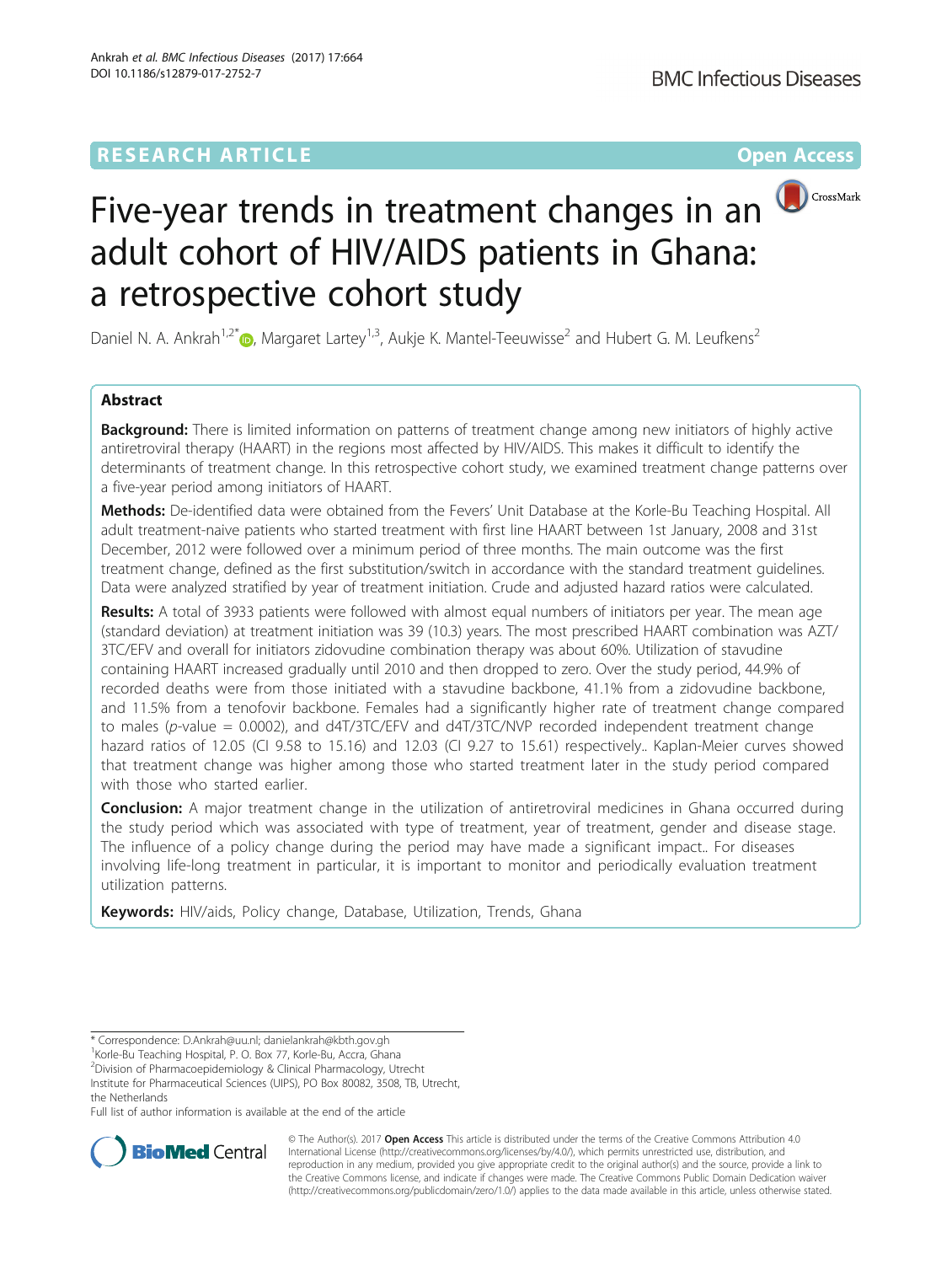## Background

The most important intervention that delays and prevents the progression of HIV to AIDS, assuming optimum adherence, is treatment with highly active antiretroviral therapy (HAART) [\[1](#page-8-0)]. The first drug shown to be effective against HIV was zidovudine; currently there are at least seven classes of HAART in use, mostly in combinations of different antiviral products [\[2](#page-8-0)]. This has led to structured treatment strategies, virtually always under the guidance of national or institutional guidelines. Treatment of naïve patients starts with a first line HAART, but regimens may change depending on adverse effects or on inefficacy as a result of development of drug resistance (virological or immunological). Treatment guidelines are adjusted over time based on such insights and evidence. A typical case is the recommendation to phase out stavudine in the management of HIV/ AIDS by the WHO from 2010, because of associated mitochondrial toxicities [\[3](#page-8-0)–[5\]](#page-8-0) manifested as lipodystrophy, lactic acidosis and peripheral neuropathy [\[6\]](#page-8-0). This underscores the importance of considering the content and revisions of treatment guidelines when studying time trends of HAART, but such studies are rare in the literature. Notwithstanding its toxicity profile, stavudine is not as expensive as other nucleoside (or nucleotide) transcriptase inhibitors [\[3\]](#page-8-0), and there are cost-analysis studies showing that it might be cost-effective overall, in some countries [\[7](#page-8-0)–[9\]](#page-8-0).

In several countries, HIV/AIDS risk populations and treatment cohorts have been studied over the last decades [[10](#page-8-0)–[12](#page-8-0)]. Sub-Saharan Africa has several of such HIV/AIDS cohorts because more than three-quarters of the disease burden is from this region [\[13\]](#page-8-0). An example is the KwaZulu-Natal HIV/AIDS cohort nested within the Africa Centre Demographic Information System (ACDIS) cohort [[14\]](#page-8-0). The existence of these cohorts notwithstanding, there is limited information on patterns and determinants of treatment change among new initiators of HAART in the regions most affected by HIV/AIDS.

About 60% of HIV patients in Ghana are female [[15\]](#page-8-0). The HIV prevalence in Ghana routinely conducted by the HIV Sentinel Surveys (HSS) has gradually reduced since 2003. In 2003, 2008, 2013 and 2014, the median HIV prevalence was 3.6%, 2.2% 1.9% and 1.6% respectively [[15](#page-8-0)]. The estimated final transmission rate decreased from 20.3% to 15.9% between 2011 and 2015 [[15\]](#page-8-0).

A well-organized government sponsored HIV/AIDS treatment began in the year 2003 following a period of dominance by private retailers who kept no structured records. As of December 2003, HAART for Ghana's HIV/AIDS population was being managed by only three treatment centers in the country, including the Korle-Bu Teaching Hospital (KBTH) treatment center in Accra. Treatment of HIV/AIDS has since been decentralized, increasing the number of treatment centers from just 3 in 2003 to 197 by December 2014 [\[15](#page-8-0)]. The situation has improved over the years but more work is on-going. This study involves the HIV/AIDS cohort at the KBTH. It is a retrospective cohort study that examined HAART initiation and changes per individual inception year over a five-year period (2008–2012).

## Methods

#### Study site

The Fevers Unit of the KBTH was the study site. The Fevers Unit is one of many units of the Department of Medicine and Therapeutics. The Unit is responsible for the registration and management of all cases diagnosed as HIV/AIDS at the KBTH, as well as those referred from other health institutions in Ghana. Provision of antiretroviral therapy in the Unit started in December 2003. As of 2015, nearly 10,000 clients have been put on HAART at the treatment site. There are three major out-patient clinic days per week, each with an average clinic attendance of about 120 patients per day.

#### Subjects

This was a retrospective cohort study. All treatment naive patients who started treatment with first line HAART between 1st January, 2008 and 31st December, 2012 were eligible for this study if they were 15 years or older, enrolled at the Fevers Unit of KBTH and received HAART at the hospital's pharmacy. The date of exposure was the first date the patient received HAART and each patient was followed over a minimum period of three months. Patients were followed and analyzed per individual inception year. All patients receiving treatment for prevention of maternal to child transmission (PMTCT) of HIV/AIDS were excluded from the study if they were not on full HAART. PMTCT patients who started on full HAART and those who resumed full HAART were enrolled on the date this occurred.

#### Data source

De-identified and anonymous data for this study were obtained from the Fevers Unit's Database at the KBTH. Diagnostic and treatment records of all newly registered HIV/AIDS patients at the KBTH are captured in this database. Variables in this study included patient age, sex, inception treatment type and date of inception, date of next treatment appointment and treatment change, and WHO disease stage at treatment initiation. Reason for treatment change was not captured in the database.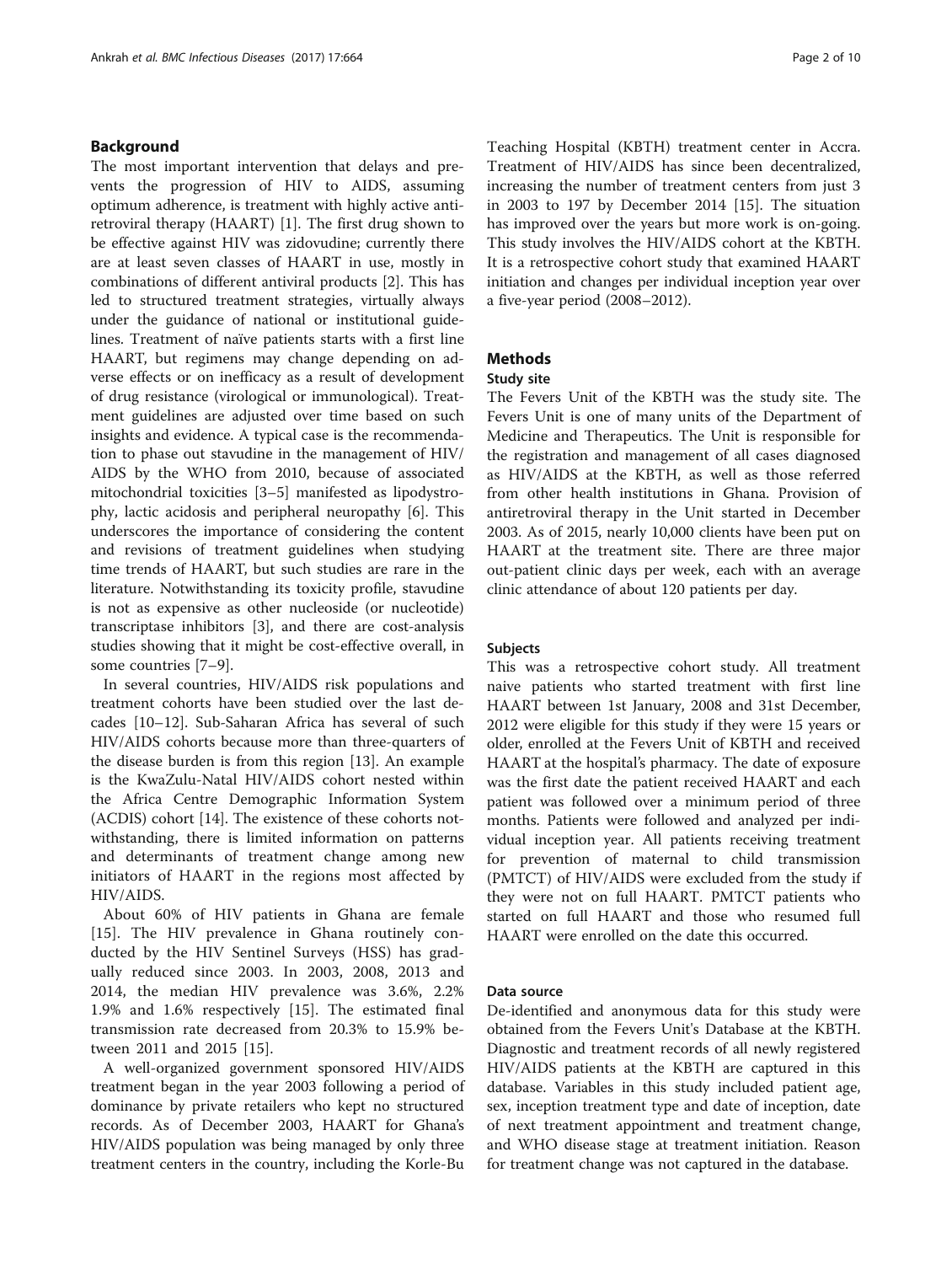### Study outcome

The main outcome was the first treatment change after inception; each person had at least 3 months of followup. First treatment change was defined as the first substitution with another first-line drug or a first switch to a second-line drug as recommended by the treatment guidelines for HAART in Ghana during the study period. In this setting most patients on d4T with good haemoglobin and/or high creatinine levels had their treatment replaced with AZT, while those with acceptable creatinine levels and/or poor haemoglobin levels had a replacement with TDF. Death was defined as any case captured as such in the database. A loss to followup was defined as any patient who missed a refill appointment and had no information in the database until 60 days after the next appointment date. For patients who did not change treatment, follow-up was censored at the death date (as captured in database), loss to follow-up, date of transfer to another treatment site, or end of study period, whichever occurred first.

#### Data analysis

Frequency distributions of baseline variables were calculated. Age was divided into six categories and treatment initiation and treatment change were captured using the HAART combination. Proportions of those who initiated treatment and those with change were calculated for each type of initial HAART by calendar year. Kaplan-Meier plots of year of treatment initiation and HAART combinations (for nucleoside/nucleotide reverse transcriptase inhibitors (NRTI) and non-nucleoside reverse transcriptase inhibitors (NNRTI) during follow-up were made, and corresponding log-rank test was done for each inception year to compare HAART use patterns for the treatment combinations. Rates of treatment change were calculated for different variables and crude and adjusted hazard ratios and corresponding  $p$ -values were presented using Cox proportional hazard analysis.

During the study period, HAART guidelines in Ghana were revised two times, the third edition in 2008 and the fourth in 2011 [[16\]](#page-8-0). In the fourth edition, a major amendment was made replacing stavudine (d4T) with an appropriate nucleoside/nucleotide reverse transcriptase inhibitor due to drug-induced side effects of the former. The effects of this event on treatment change was captured in this study. SAS software version 9.3 (SAS Institute, Cary, NC, USA) was used for all analysis.

#### Results

Over the 5-year period a total of 3933 patients were followed with almost equal numbers of initiators per year. The mean age (and standard deviation) of females at treatment initiation was 37 (10.0) years and 42 (9.9) years for males, but overall the mean age at treatment initiation was 39 (10.3) years with most patients falling between ages 25 and 54 years (Table [1](#page-3-0)). Among those patients whose WHO disease stage at baseline was known, WHO stage III was the most predominant group. The most prescribed HAART combination in this study was AZT/3TC/EFV, remaining relatively stable over the years. Overall, zidovudine combination HAART amounted to 60.2% (2366/3933) of all patients initiated on HAART, followed by about 28.4% (1117/3933) for a stavudine combination HAART, and about 10% for a tenofovir combination HAART. Treatment initiation with a stavudine containing HAART increased gradually until 2010 and dropped to zero in 2012. There was an increase in the use of tenofovir (TDF) combination HAART. Table [1](#page-3-0) also shows that age group ( $p = 0.0990$ ) and gender ( $p = 0.3995$ , were not significantly affected with the changing years of treatment..

Recorded deaths (Table [1](#page-3-0)) as a percentage of those who were initiated HAART from 2008 to 2012 were 3.8 (32/836), 8.0 (65/810), 6.5 (52/804), 5.8 (44/753), and 6.0 (44/730) respectively. Over the study period, 44.9% compared with  $41.1\%$  ( $p < 0.0001$ ) of deaths were from those initiated on a stavudine and zidovudine backbone respectfull,, 11.5% from a tenofovir backbone and 2.5% were initiated with other HAART combinations. In Fig. [1](#page-4-0) it can be seen that more than 50% of treatment changes occurred before 20 months of follow-up and the last change occurred after 54.5 months of follow-up. We can infer from Table [2](#page-5-0) that those who had been on treatment much longer had a reduced rate of treatment change per 1000 person months of follow-up. The highest rates of treatment change were recorded in 2010 (17.9 per 1000 person-months) and 2011 (18.7 per 1000 person-months). In all there were 93.5% substitutions (from one first line to another first line HAART) and 6.5% switches (from a first line to a second line HAART).

Among those on HAART the lowest rates of treatment change was recorded by those on a tenofovir or zidovudine combination therapy. Table [2](#page-5-0) shows that d4T/3TC/ EFV and d4T/3TC/NVP recorded the highest rates of treatment change of 36.16 per 1000 person months and 35.04 per 1000 person-months respectively, and compared with the reference treatment, these changes were significant ( $p \lt 0.0001$ ). A tenofovir combination HAART (especially with efavirenz) in this study looked more protective against treatment change compared to the reference HAART (independent  $p$ -value of 0.013 and 0.358 for TDF/3TC/EFV and TDF/3TC/NVP respectively). Females had a significantly higher rate of treatment change compared to males (p-value = 0.0002). There was no difference in treatment change among different age groups. This is clear from the overlaps of the confidence intervals of the groups. Those with WHO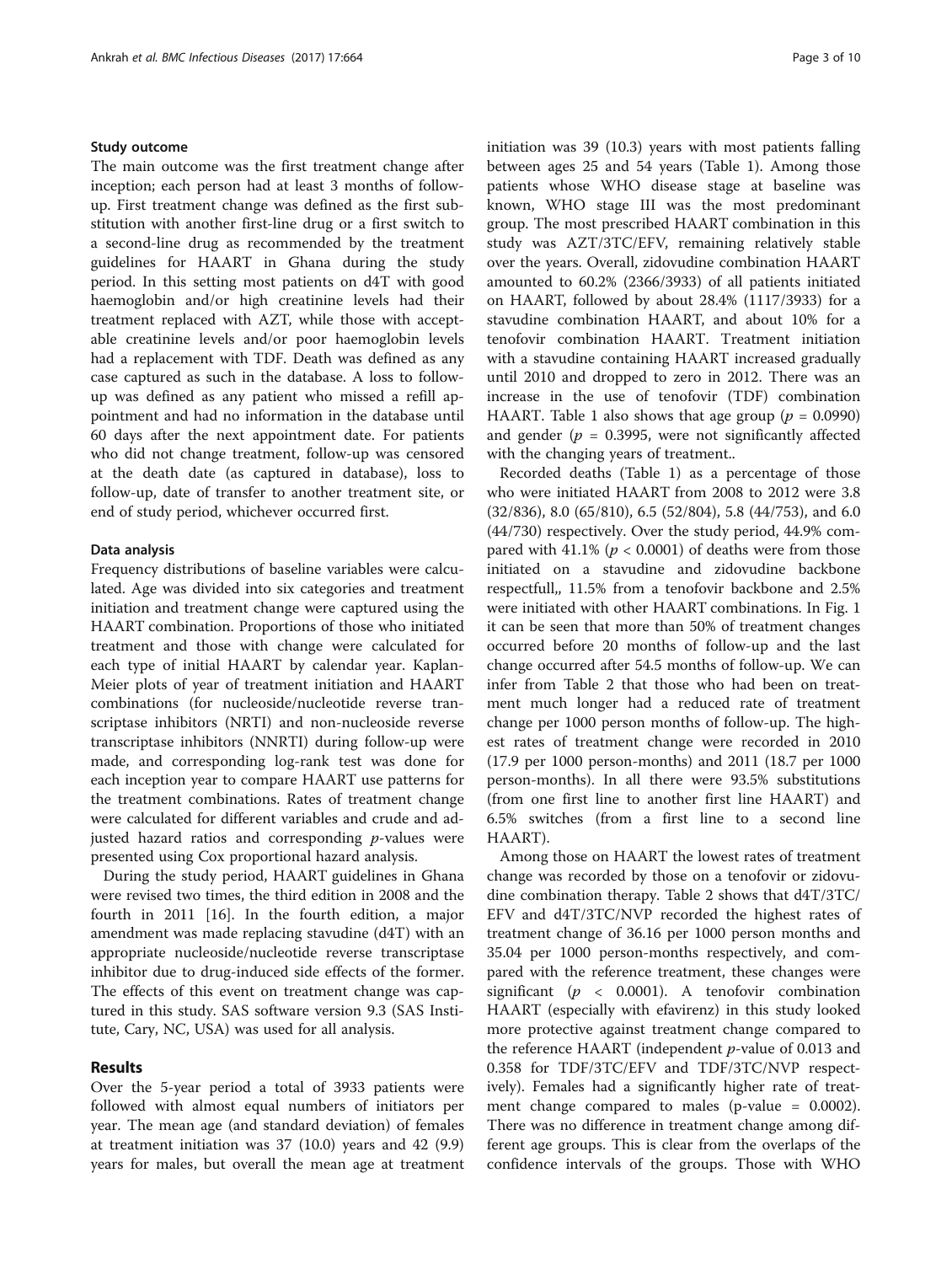Variable 2008 (%)  $N - 836$ 2009 (%)  $N = 810$ 2010 (%)  $N = 804$ 2011 (%)  $N = 753$ 2012 (%)  $N = 730$ p-value WHO stage I 11 (1.3) 18 (2.2) 108 (13.5) 110 (14.6) 155 (21.2) <0.0001  $\parallel$  164 (19.6) 66 (8.2) 133 (16.6) 148 (19.7) 150 (20.6) III 105 (12.7) 50 (7.4) 221 (27.5) 343 (45.5) 313 (42.9) IV 71 (8.5) 52 (6.4) 123 (15.3) 143 (19.0) 102 (14.0) Missing 485 (57.9) 614 (65.8) 218 (27.1) 9 (1.2) 10 (1.4) Age group  $\leq$  25 years 37 (4.4) 37 (4.4) 37 (4.6) 35 (4.4) 45 (6.0) 45 (6.2) 0.0990 26–35 253 (30.3) 247 (30.5) 218 (27.1) 205 (27.2) 189 (25.9) 36–45 265 (31.7) 258 (31.8) 255 (31.8) 246 (32.7) 227 (31.1) 46–55 154 (18.4) 130 (16.0) 148 (18.4) 131 (17.4) 145 (19.9) 56–65 37 (4.4) 29 (3.6) 48 (6.0) 30 (4.0) 48 (6.6) > 65 90 (10.8) 109 (13.5) 99 (12.3) 96 (12.8) 76 (10.4) Gender Male 290 (34.7) 301 (37.2) 289 (36.0) 252 (33.5) 241 (33.0) 0.3995 Female 546 (65.3) 509 (62.8) 515 (64.0) 501 (66.5) 489 (70.0) Initial treatment AZT/3TC/EFV 331 (39.6) 263 (32.5) 271 (33.7) 286 (38.0) 147 317 (42.4) <0.0001 AZT/3TC/NVP 238 (28.5) 193 (23.8) 166 (20.7) (19.5) 154 (21.1) d4T/3TC/EFV 154 (18.4) 208 (25.7) 239 (29.7) 117 (15.5) 0 (0) d4T/3TC/NVP 101 (12.1) 137 (16.9) 103 (12.8) 58 (7.7) 0 (0) TDF/3TC/EFV 3 (0.4) 2 (0.3) 7 (0.9) 100 (13.3) 202 (27.7) TDF/3TC/NVP 0 1 (0.1) 3 (0.4) 26 (3.5) 41 (5.6) OTHER 9 (1.1) 6 (0.7) 15 (1.9) 19 (2.5) 16 (2.2) Recorded death 32 (3.8) 65 (8.0) 52 (6.5) 44 (5.8) 44 (6.0) – Number of treatment changes  $(N = 234)$   $(N = 240)$   $(N = 280)$   $(N = 171)$   $(N = 35)$ AZT/3TC/EFV 41 (17.5) 19 (7.9) 21 (7.5) 20 (11.7) 16 (45.7) <0.0001 AZT/3TC/NVP 26 (11.1) 23 (9.6) 13 (4.6) 15 (8.8) 13 (37.1) d4T/3TC/EFV 98 (41.9) 118 (49.2) 158 (56.6) 87 (50.9) 0 d4T/3TC/NVP 66 (28.2) 80 (33.3) 84 (29.9) 40 (23.4) 0 TDF/3TC/EFV 1 (0.4) 0 1 (0.4) 1 (0.6) 2 (5.7) TDF/3TC/NVP 0001 (0.6) 2 (5.7) OTHER 2 (0.9) 0 3 (1.1) 7 (4.1) 2 (5.7) Log-rank test for treatment type <0.0001 <0.0001 <0.0001 <0.0001 0.012

<span id="page-3-0"></span>Table 1 Characteristics of five inception cohorts of HAART initiators (2008–2012)

There was an increasing trend in treatment change with increasing disease severity. Although treatment change among WHO stage II patients was lower than that of WHO stage I patients, this was not significant (p-value = 0.189)

There was no trend among the different age groups and sex regarding treatment changes

stage IV at baseline had the highest rate of change of treatment (14.55 per 1000 person months).

Kaplan-Meier curves show that treatment change was higher among those who started treatment later in the study period compared to those who started earlier (see Fig. [2\)](#page-6-0). Figure [3A](#page-7-0) shows that by the end of the study

period 91.1%, 97.7%, and 92.0% of those on a zidovudine combination therapy, tenofovir combination therapy, and those on "other" combination therapy respectively, were censored compared with only 34.6% of those on a stavudine combination therapy ( $p < 0.0001$ ); Fig. [3B](#page-7-0) shows that there was no difference between the two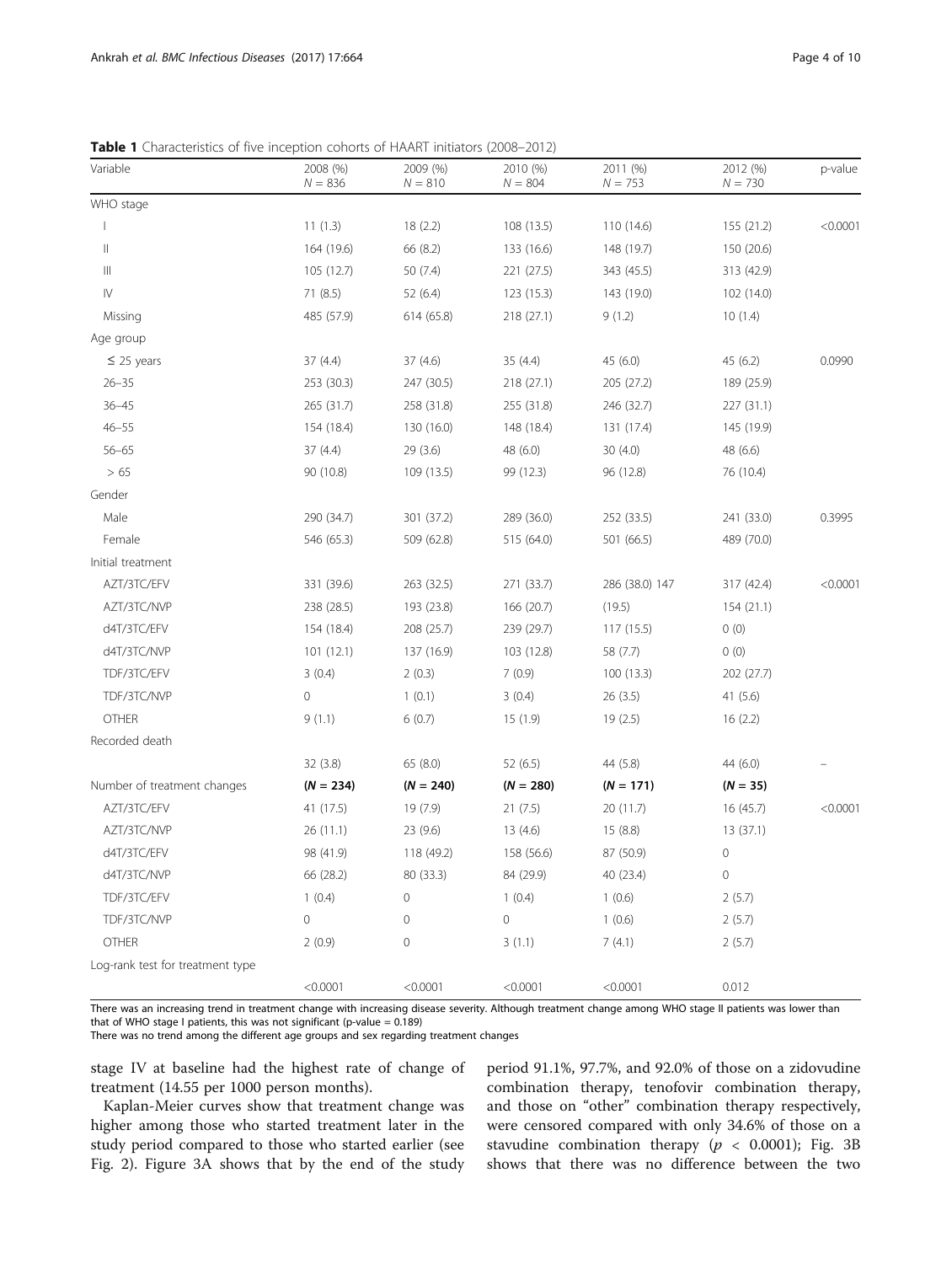<span id="page-4-0"></span>

non-nucleoside reverse transcriptase inhibitors (log rank test  $p$ -value = 0.869). Adjusted hazard rations in Table [2](#page-5-0) shows that compared to 2008, changes in 2009, 2010 and 2011 were significantly different, but that of 2012 was not. There was no treatment change difference between the reference age group of less than 25 years and all other age groups in this study. Females had a 19% higher treatment change ratio compared with males.

## **Discussion**

This study showed that Zidovudine based combination therapy was the most prescribed HAART over time in all the five inception cohorts. By the end of the study period, most patients on stavudine based combination therapy had their treatment replaced with another nucleoside (or nucleotide) reverse transcriptase inhibitor.. Death rates were higher among those initiated on a stavudine combination backbone compared to those on zidovudine or tenofovir combinations. Independent hazard ratios showed that apart from age group, all other variables had a role to play concerning treatment change in this study.

Death rates in this study were significantly higher among those on stavudine compared to zidovudine. In a study by Laurent et al. in Cameroun using ZVD/3TC/ NVP and d4T/3TC/NVP [[17\]](#page-8-0), a similar observation was made. Most antiretroviral medicines are associated with documented side effects, hence the need for continuous monitoring. Although this study did not look at risks of HAART, it is recommended that databases should capture such occurrences to promote further studies. The

low number of switches in this study compared to substitutions show that most of the treatment changes were not as a result of treatment failure. In a previous study on treatment change at the same study site during the period 2004 to 2009, Ankrah et al. [[18\]](#page-8-0) observed that treatment switching accounted for about 20% of the changes compared to just over 6% in this study.

In the first three years during follow-up treatment change was initially gradual. This was followed by a period of increased treatment change and then it ended with another gradual phase. Those who started treatment from 2011 missed the initial gradual phase but experienced a steep phase followed by a gradual treatment changing phase. This implies that something may have triggered the treatment change after 2010. In particular, in the 2010 revision of the antiretroviral therapy for HIV infection for adults and adolescents [[19\]](#page-8-0), the WHO made a general recommendation of a progressive replacement of stavudine in HIV/AIDS treatment centers, and gave directions on how less endowed health systems should roll out these changes in order to avoid wastage and contain cost. The need to change was as a result of empirical evidence of toxicity associated with the use of stavudine [[3](#page-8-0)–[6](#page-8-0), [20](#page-8-0), [21\]](#page-8-0). The actual change however, depended on how such countries adopted and adapted to the recommendations. In Ghana patients suspected to be at increased risk of toxicity were the first to be affected, and gradually, all those on stavudine had their treatment replaced with either a first or a second line treatment depending on the presenting situation.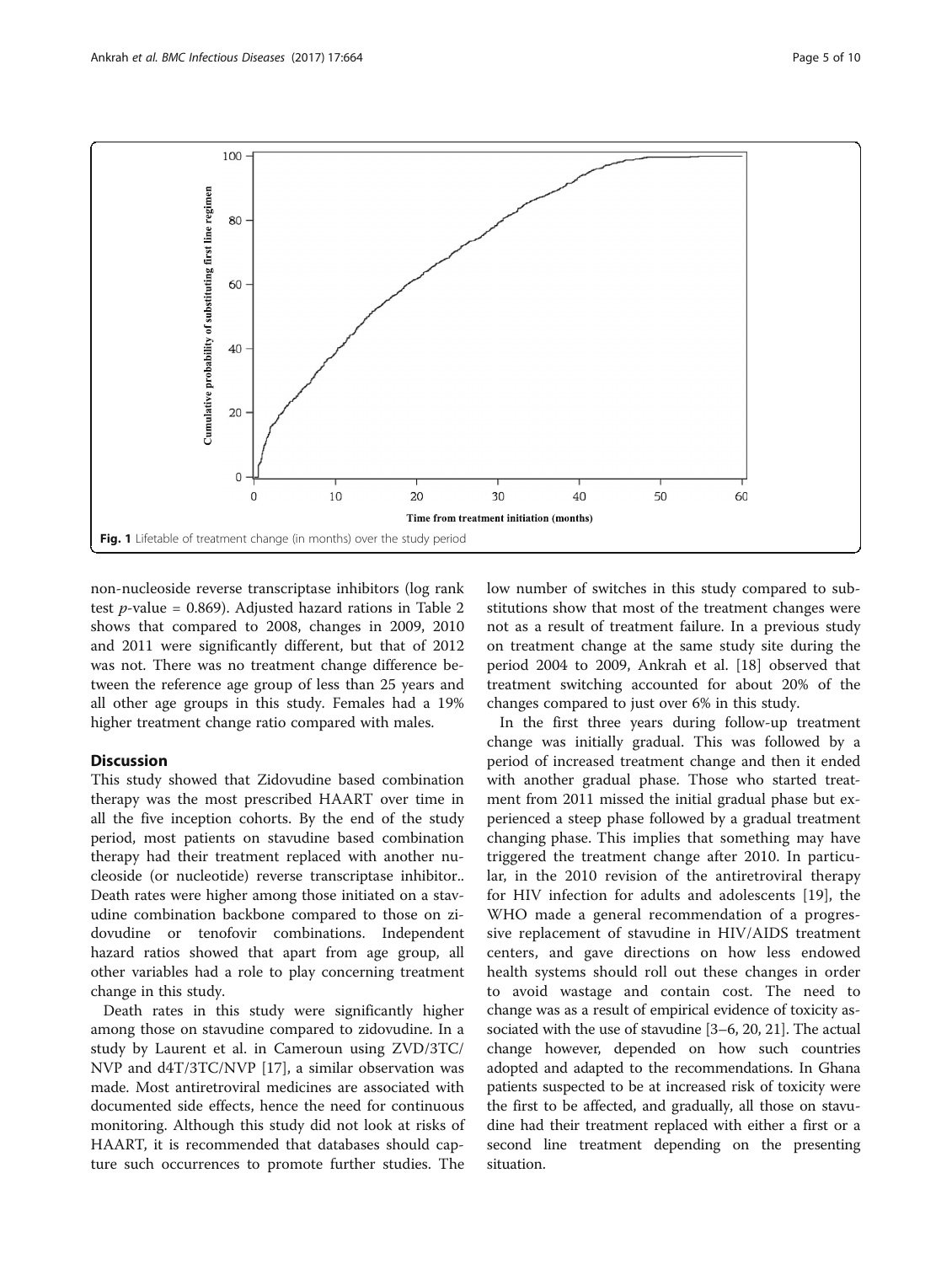<span id="page-5-0"></span>

|                   |               | Table 2 Rates of treatment change, and crude and adju                 | usted hazard ratios |             |                |                         |                      |                |                       |                |
|-------------------|---------------|-----------------------------------------------------------------------|---------------------|-------------|----------------|-------------------------|----------------------|----------------|-----------------------|----------------|
| Variable          | Enrollees (%) | Treatment changes (%)                                                 | Follow-up/months    | Rates/ 1000 | cHazard Ratio* | ○<br>95%                | p-value <sup>®</sup> | aHazard Ratio# | ū<br>95%              | p-value        |
| YEAR              | $N = 3933$    | $N = 960$                                                             |                     |             |                |                         |                      |                |                       |                |
| 2008              | 836 (21.3)    | 234 (24.4)                                                            | 30,937.9            | 7.56        |                |                         |                      |                |                       |                |
| 2009              | 810 (20.6)    | 240 (25.0)                                                            | 21,883.7            | 10.97       | 1.46           | 1.21 to 1.75            | 0.0001               | 1.54           | 1.27 to 1.88          | 0.0001         |
| 2010              | 804 (20.4)    | 280 (29.2)                                                            | 15,640.9            | 17.90       | 2.75           | 2.27 to 3.33            | 0.0001               | 4.15           | 3.34 to 5.14          | 0.0001         |
| 2011              | 753 (19.1)    | 171 (17.8)                                                            | 9137.9              | 18.73       | 2.99           | 2.39 to 3.73            | 0.0001               | 11.55          | 8.70 to 15.35         | 0.0001         |
| 2012              | 730 (18.6)    | 35 (3.6)                                                              | 3736.3              | 9.37        | 1.33           | 0.91 to 1.94            | 0.139                | 1.43           | 0.89 to 2.33          | 0.153          |
| HAART TYPE        |               |                                                                       |                     |             |                |                         |                      |                |                       |                |
| AZT/3TC/EFV       | 1468 (37.3)   | 117(12.2)                                                             | 33,335.5            | 3.51        |                |                         |                      |                |                       | $\overline{1}$ |
| AZT/3TC/NVP       | 898 (22.8)    | 90 (9.4)                                                              | 23,238.4            | 3.87        | 1.10           | 0.83 to 1.44            | 0.510                | 1.14           | 0.85 to 1.53          | 0.381          |
| d4T/3TC/EFV       | 718 (18.3)    | 461 (48.0)                                                            | 12,751.1            | 36.15       | 10.80          | 8.80 to 13.35           | 0.0001               | 12.05          | 9.58 to 15.16         | 0.0001         |
| d4T/3TC/NVP       | 399 (10.1)    | 270 (28.1)                                                            | 7705.4              | 35.04       | 10.42          | 8.38 to 12.96           | 0.0001               | 12.03          | 9.27 to 15.61         | 0.0001         |
| TDF/3TC/EFV       | 314(8.0)      | 5 (0.5)                                                               | 2528.6              | 1.98        | 0.59           | 0.24 to 1.45            | 0.252                | 0.22           | 0.09 to 0.56          | 0.0013         |
| TDF/3TC/NVP       | 71(1.8)       | 3(0.3)                                                                | 637.5               | 4.71        | 1.43           | 0.45 to 4.50            | 0.542                | 0.58           | $0.18$ to $1.85$      | 0.358          |
| OTHERS            | 65 (1.7)      | 14(1.5)                                                               | 1130.3              | 12.39       | 3.69           | 2.19 to 6.42            | 100000               | 2.99           | 5.23<br>$1.71$ to $1$ | 0.0001         |
| GENDER            |               |                                                                       |                     |             |                |                         |                      |                |                       |                |
| Male              | 1373 (34.9)   | 282 (29.4)                                                            | 28,625.7            | 9.85        |                |                         |                      |                |                       |                |
| Female            | 2560 (65.1)   | 678 (70.6)                                                            | 52,701.0            | 12.87       | 1.31           | 1.14 to 1.50            | 0.0002               | 1.19           | 1.01 to 1.39          | 0.031          |
| AGE GROUP         |               |                                                                       |                     |             |                |                         |                      |                |                       |                |
| $<25$             | 199 (5.1)     | 44 (4.6)                                                              | 3573.7              | 12.31       |                |                         |                      | $\mathbf{I}$   |                       | $\overline{1}$ |
| $25 - 34$         | 1112 (28.3)   | 277 (28.8)                                                            | 24,080.0            | 11.50       | 0.95           | $0.69$ to $1.31$        | 0.755                | 1.01           | 0.73 to 1.40          | 0.939          |
| $35 - 44$         | 1251(31.8)    | 307 (32.0)                                                            | 25,904.0            | 11.85       | 0.97           | 0.71 to 1.33            | 0.864                | 1.03           | 0.75 to 1.42          | 0.871          |
| 45-54             | 709 (18.0)    | 169 (17.6)                                                            | 14,081.4            | 12.00       | 0.99           | $0.71 \text{ to } 1.37$ | 0.945                | 1.09           | 0.78 to 1.54          | 0.605          |
| 55-64             | 192 (4.8)     | 44 (4.6)                                                              | 3633.0              | 12.11       | 0.99           | 0.65 to 1.51            | 0.968                | 0.93           | 0.60 to 1.42          | 0.721          |
| $\geq 65$         | 470 (12.0)    | 119 (12.4)                                                            | 10,054.6            | 11.84       | 0.98           | 0.69 to 1.38            | 0.903                | 0.94           | 0.66 to 1.33          | 0.706          |
| WHO Stage         |               |                                                                       |                     |             |                |                         |                      |                |                       |                |
|                   | 402 (10.2)    | 37(3.9)                                                               | 5840.4              | 6.34        |                |                         |                      |                |                       | $\overline{1}$ |
|                   | 662 (16.8)    | 68 (7.1)                                                              | 14,568.5            | 4.67        | 0.76           | 0.51 to 1.14            | 0.189                | 0.87           | $0.71$ to $1.36$      | 0.294          |
| $\qquad \qquad =$ | 1042 (26.5)   | 187 (19.4)                                                            | 15,465.5            | 12.09       | 1.93           | 1.36 to 2.74            | 0.0003               | 2.33           | 1.44 to 3.02          | 0.007          |
| $\geq$            | 491 (12.5)    | 115 (12.0)                                                            | 7901.6              | 14.55       | 2.31           | 1.60 to 3.35            | < 0.0001             | 2.73           | 1.49 to 4.02          | 0.0001         |
| Missing           | 1336 (34.0)   | 553 (57.6)                                                            | 37,550.7            | 14.73       | 2.38           | 1.71 to 3.33            | < 0.0001             | 2.83           | to 3.88<br>1.82       | 0.0001         |
|                   |               | *crude hazard ratios; #adjusted hazard ratios for all other variables |                     |             |                |                         |                      |                |                       |                |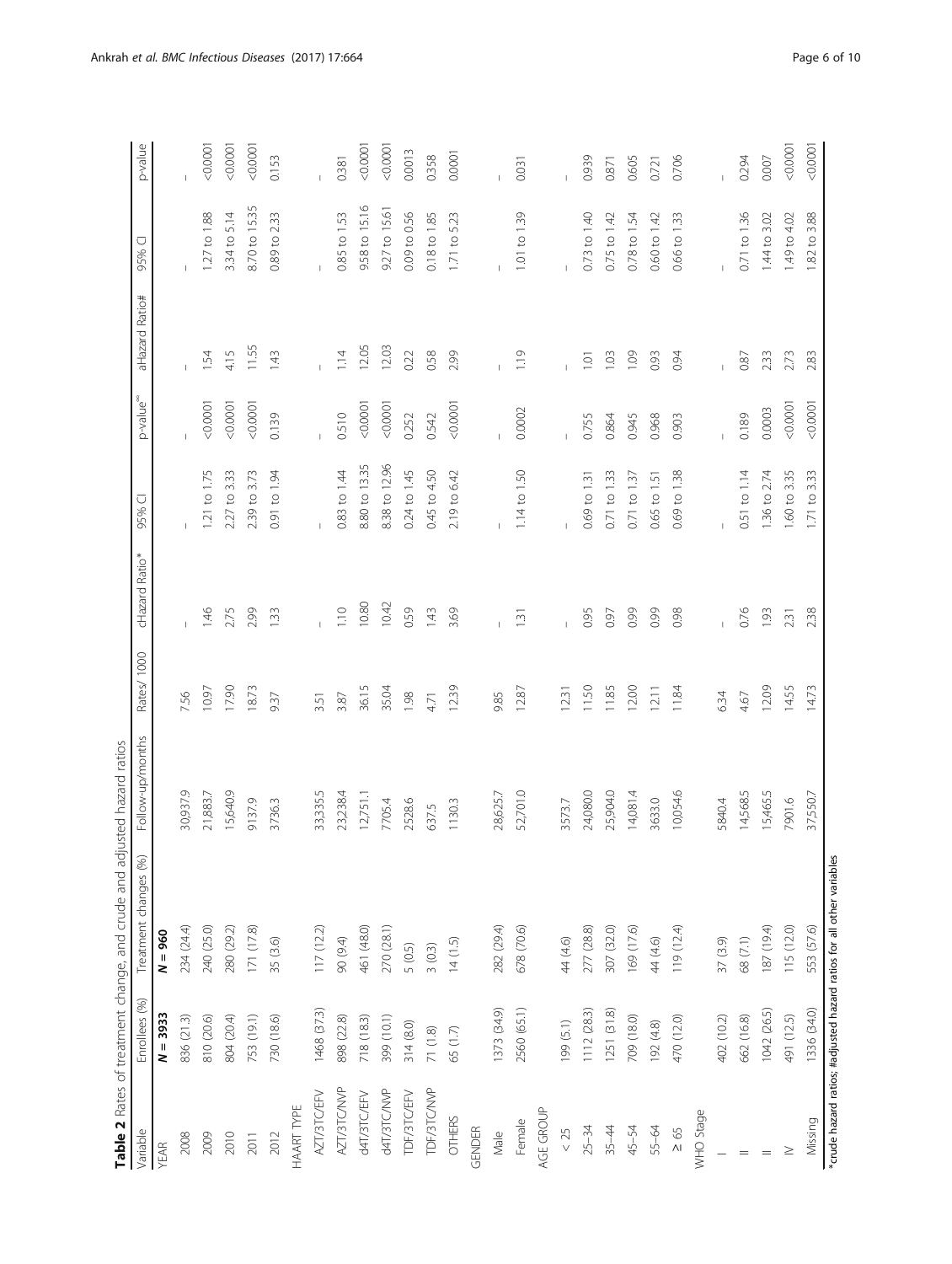<span id="page-6-0"></span>

It was evident that most patients in this cohort, originally on stavudine, had a replacement with tenofovir over time. These changes were made based on well informed reasons. Stavudine-related dyslipidemia was reduced significantly after replacement with tenofovir [\[22\]](#page-8-0). This was due to improvement in total cholesterol, low density lipoprotein cholesterol and triglyceride levels [[22\]](#page-8-0). In a randomized double blind study, Gallant et al. [[23](#page-8-0)] reported that tenofovir was as efficacious as stavudine but the former had better lipid profiles and reduced lipodystrophy compared to the latter. Results from this study show that a tenofovir combination HAART (especially a combination with efavirenz) may have a slight edge over a zidovudine combination HAART. In a systematic review and meta-analysis, a tenofovir combination HAART showed superior viral load suppression, and was better tolerated by patients [\[24](#page-9-0)]. However, emtricitabine, instead of lamivudine was the supporting drug. Normally tenofovir combination HAART is given as a single daily dose compared to a twice daily dose for zidovudine. This may lead to better adherence with a tenofovir HAART. Furthermore, tenofovir is the drug of choice among HIV patients co-infected with hepatitis. While tenofovir can easily replace zidovudine if there is a toxicity among patients on the latter drug, the vice-versa cannot be easily done where patients co-infected with hepatitis are concerned. All that said, the use of tenofovir in this setting is not as established as that of zidovudine. It will take us some time to make a final decision on which combination is the better of the two medicines. Changes from stavudine to zidovudine as observed in this study were moderate, in line with what we know about the differential profiles of these products [\[25\]](#page-9-0). These activities form part of the commitment of HIV policy makers and health care workers to ensure that HIV/AIDS patients attain optimum quality of life during treatment.

Our results underscore how timely the Ghanaian health system adhered to WHO's new treatment policy intervention. This was similar to the situation in Botswana [\[26](#page-9-0)] where the authorities did not wait for stavudine associated signs and symptoms to occur before considering to change. Approaches of this nature have been described as very good [[27](#page-9-0)] because of the progressive nature of stavudine related symptoms [\[28\]](#page-9-0). Data capture also improved during the period. This was particularly reflective by the fact that in the 2008 cohort almost two-thirds of the cohort had no recording of WHO disease stage, however, in the 2012 cohort WHO disease classification was almost complete.

The observation of low frequencies of deaths in this study may be due to various reasons. These include our inability to determine the causes of loss to follow-up (discharges, abscondees, unreported deaths) from the database. It may also be due to conscientious treatment offered at the treatment center. This is because the study site is a national referral site with an increased probability of having the sickest HIV/AIDS patients in the country. The large numbers of missing values, for example,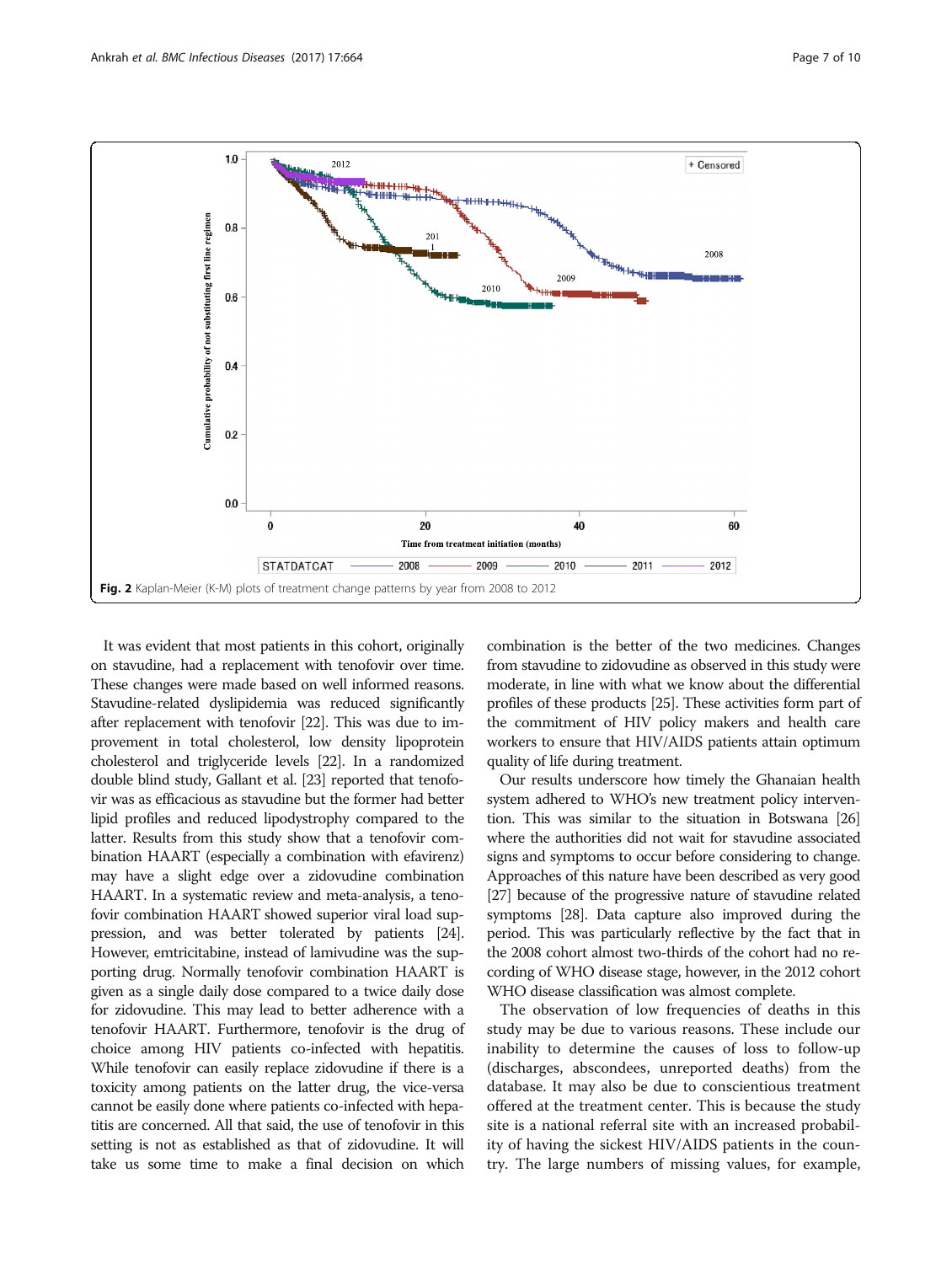<span id="page-7-0"></span>

data on WHO stage was a limiting factor that calls for further reinforcement in the data capture at the treatment site. Another limitation was the parsimonious nature of the variables in our dataset. This may have led to a number of unmeasured confounders, the presence of which may have better explained the reasons for treatment change in this study.

## Conclusion

This study has shown that between 2008 and 2012, utilization of antiretroviral medicines in Ghana went through a major transition. In this period, stavudine was

replaced with tenofovir, another nucleoside (or nucleotide) reverse transcriptase inhibitor. Stavudine has since been phased out of HIV/AIDS treatment among adults in Ghana. This study shows that these changes were as a result of several factors including the type of treatment, year of treatment, gender and WHO disease stage. International policy changes firmly grounded on empirical evidence may have also contributed to this study's findings.. During the period HIV/AIDS data capture also showed some improvement. For diseases involving lifelong treatment, it is important to monitor and periodically evaluate treatment utilization.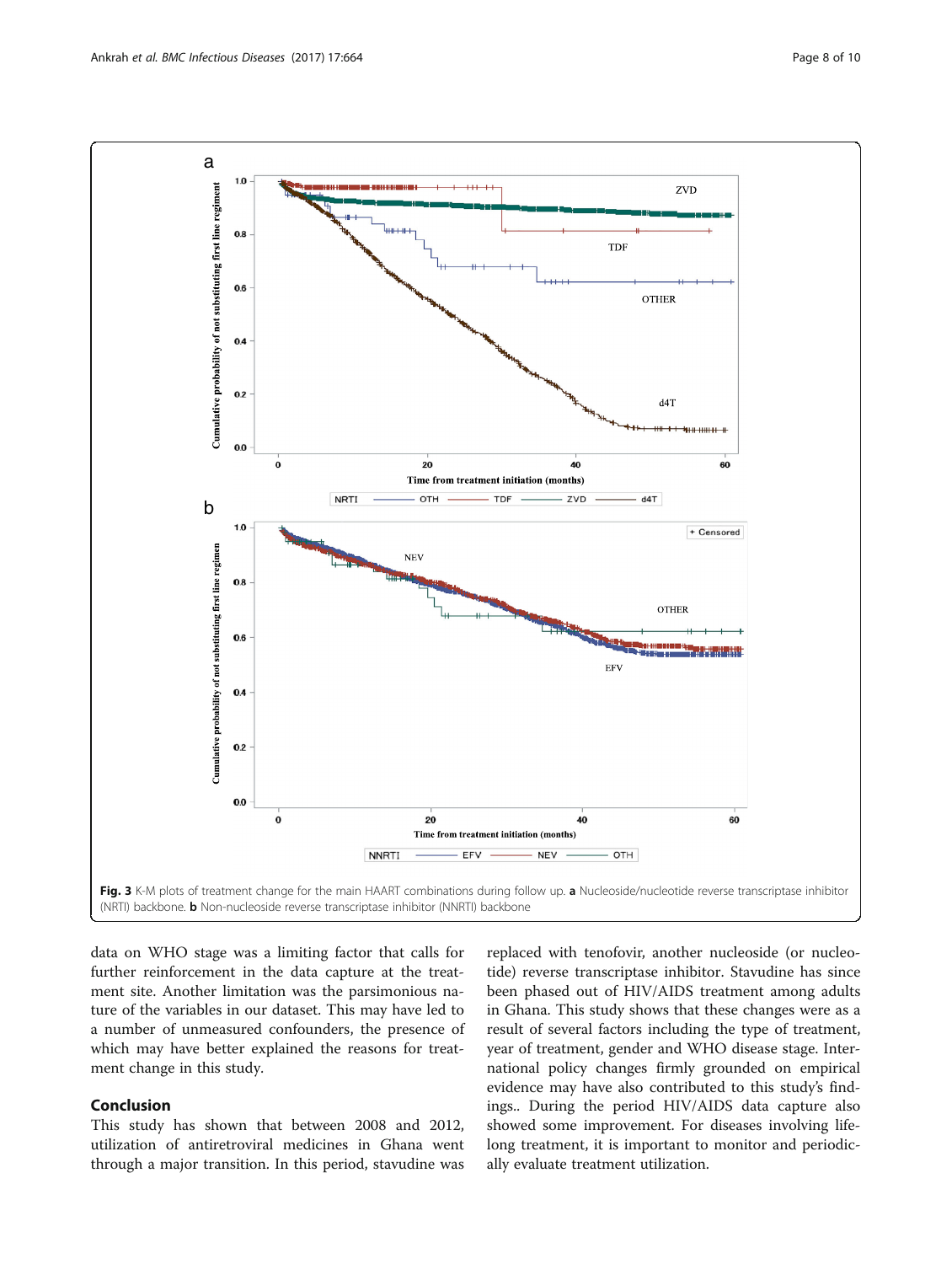<span id="page-8-0"></span>3TC: Lamivudine; ACDIS: Africa Center for Demographic Information Systems; AIDS: acquired immunity deficiency syndrome; AZT: Zidovudine; EFV: Efavirenz; HAART: highly active antiretroviral therapy; HIV: human immune virus; KBTH: Korle-bu. Teaching Hospital; PMTCT: prevention of maternal to child transmission; TDF: Tenofovir; WHO: World Health Organization

#### Acknowledgements

The authors are thankful to Mr. Ekow Wiah of the National AIDS Control Program, Accra, Ghana, for making available the data for this project, and to Mr. Francis Turkson for his help with cleaning of the data prior to data analysis.

#### Funding

This research was not sponsored.

#### Availability of data and materials

The dataset analysed during the current study is not publicly available due to the sensitivity of the subgroup (HIV/AIDS patients) studied, but is available from the corresponding author on reasonable request. No materials whatsoever, were used for this study.

#### Authors' contributions

DNAA is the lead author of the study. He was involved with the data acquisition, analysis, and data interpretation. ML was involved with the data acquisition, interpretation, revision of manuscript for intellectual content and final approval for version to be published. HGML and AKM conceptualized the study and played an important role in the design, analysis, data interpretation, revision for intellectual content and final approval for version to be published. All authors agreed to be accountable for all aspects of the work after reading the final manuscript. All authors read and approved the final manuscript.

#### Authors' information

DNAA: Is a pharmacist with an MSc degree in epidemiology and a PhD degree in pharmaceutical policy and access to medicines. He currently works with the Korle-Bu Teaching Hospital as the acting deputy director of pharmacy. DNAA is an HIV/AIDS adherence counselor and is interested in HIV/AIDS outcomes research. All the co-authors were his supervisors during his PhD studies.

#### Ethics approval and consent to participate

Anonymous data, with no identifiable information on participants were obtained from the data administrator. Permission to use data on HIV/AIDS patients in this facility was obtained from the Ethical and Protocol Review Committee of the University of Ghana Medical School in a related study by the same lead author. In particular, this was a PhD thesis and multiple studies were carried out using the same data. The studies did not involve any contact with patients and so there was no need to ask for patients' consent to participate.

#### Consent for publication

Not applicable. We used only de-identified information. No identifiable details, no images or videos relating to any participant was used in this study.

#### Competing interests

The lead author and all the co-authors have nothing to declare with regards to this study.

#### Publisher's Note

Springer Nature remains neutral with regard to jurisdictional claims in published maps and institutional affiliations.

#### Author details

<sup>1</sup>Korle-Bu Teaching Hospital, P. O. Box 77, Korle-Bu, Accra, Ghana. <sup>2</sup>Division of Pharmacoepidemiology & Clinical Pharmacology, Utrecht Institute for Pharmaceutical Sciences (UIPS), PO Box 80082, 3508, TB, Utrecht, the Netherlands. <sup>3</sup>University of Ghana Medical School, P. O. Box GP, 4236 Accra, Ghana.

#### Received: 12 April 2017 Accepted: 21 September 2017 Published online: 02 October 2017

#### References

- 1. Health Topics, HIV/AIDS. [http://www.who.int/topics/hiv\\_aids/en/.](http://www.who.int/topics/hiv_aids/en/) Accessed 15/10/2016.
- 2. de Clercq E. Antiretroviral Drugs. Curr Opin Pharmacol. 2010;10(5):507–15.
- 3. Consolidated guidelines on the use of antiretroviral drugs for treating and preventing HIV infection. Recommendations for a public health approach 2013. [http://apps.who.int/iris/bitstream/10665/85321/1/9789241505727\\_eng.](http://apps.who.int/iris/bitstream/10665/85321/1/9789241505727_eng.pdf) [pdf](http://apps.who.int/iris/bitstream/10665/85321/1/9789241505727_eng.pdf) Accessed 27/06/2017.
- 4. Policy brief. AIDS medicines and diagnostic service: Transition to new HIV treatment regimens - Procurement and supply chain management issues. March 2014. UNITAID, PEPFAR, The Global Fund .
- 5. Lewis W, Day BJ, Copeland WC. Mitochondrial toxicity of NRTI antiviral drugs: An integrated cellular perspective. Nat Rev Drug Discov. 2003; 2(10):812-822.
- 6. Boulle A, Orrell C, Kaplan R, Cutsem GV, McNally M, Hilderbrand K, et al. Substitutions due to antiretroviral toxicity or contraindications in the first three years of antiretroviral therapy in a large South African cohort. Antivir Ther. 2007;12:753–60.
- 7. Bender MA, Kumarasamy N, Mayer KH, Wang B, Walensky RP, Flanigan T, et al. Cost-effectiveness of tenofovir as first-line antiretroviral therapy in India. Clin Infect Dis. 2010;50(3):416–25.
- 8. Jouquet G, Bygrave H, Kranzer K, Ford N, Gadot L, Lee J, et al. Cost and cost-effectiveness of switching from d4T or AZT to a TDF-based first-line regimen in a resource-limited setting in rural Lesotho. J Acquir Immune Defic Syndr. 2011;58(3):e68–74.
- Rosen S, Long L, Fox M, Sanne I. Cost and cost-effectiveness of switching from stavudine to tenofovir in first-line antiretroviral regimens in South Africa. J Acquir Immune Defic Syndr. 2008;48(3):334–44.
- 10. Coutinho RA. Amsterdam cohort studies on HIV and AIDS. J Acquir Immune Defic Syndr. 1998;17(1):S4–8.
- 11. Elamin W, Bibby DF, Clark DA, Anderson J, Deayton JR. HIV-2 in the United Kingdom-the North East London Cohort. HIV MEDICINE. 2013;14:53.
- 12. Staehelin C, Rickenbach M, Low N, Egger M, Ledergerber B, et al. Migrants from Sub-Saharan Africa in the Swiss HIV Cohort Study: access to antiretroviral therapy, disease progression and survival. AIDS. 2003;17: 2237–44.
- 13. UNAIDS. Global AIDS epidemic facts and figures, 2012: Geneva, Switzerland; UNAIDS; 2012.
- 14. Tanser F, Hosegood V, Barnighausen T, Herbst K, Nyirenda M, et al. Cohort Profile: Africa Centre Demographic Information System (ACDIS) and population-based HIV survey. Int J Epidemiol. 2008;37:956–62.
- 15. Ghana National HIV and AIDS Strategic Plan 2016–2020. Ghana AIDS Commission, Ghana.
- 16. Guidelines for antiretroviral therapy in Ghana.Ministry of Health, Ghana Health Service. 2002, 2005, 2008 and 2011.
- 17. Laurent C, Bourgeois A, Mpoudi-Ngolé E, Ciaffi L, Kouanfack C, Mougnutou R, et al. Tolerability and effectiveness of first-line regimens combining nevirapine and lamivudine plus zidovudine or stavudine in Cameroon. AIDS Res Hum Retrovir. 2008;24(3):393–400. [https://doi.org/](http://dx.doi.org/10.1089/aid.2007.0219) [10.1089/aid.2007.0219](http://dx.doi.org/10.1089/aid.2007.0219)
- 18. Ankrah D, Lartey M, Agyepong I, Leufkens HGM, Mantel-Teeuwisse AK. Adherence and treatment change among HIV/AIDS patients in Ghana: A nested case-control study. J AIDS Clin Res. 2015;6:10.
- 19. Antiretroviral therapy for HIV infection and adults and adolescents: recommendations for a public health approach. 2010 rev. WHO 2010.
- 20. Subbaraman R, Chaguturu SK, Mayer KH, Flanigan TP, Kumarasamy N. Adverse effects of highly active antiretroviral therapy in developing countries. Clin Infect Dis. 2007;45(8):1093–101.
- 21. McComsey G, Lonergan JT. Mitochondrial dysfunction: patient monitoring and toxicity management. J Acquir Immune Defic Syndr. 2004;37(Suppl 1):S30–5.
- 22. Llibre JM, Domingo P, Palacios R, Santos J, Pe'rez-Elı'as MJ, la Rosa SR, et al. Sustained improvement of dyslipidaemia in HAART treated patients replacing stavudine with tenofovir. AIDS. 2006;20:1407–14.
- 23. Gallant JE, Staszewski S, Anton L, Pozniak AL, DeJesus E, Suleiman JMAH, et al. Efficacy and Safety of Tenofovir DF vs Stavudine in Combination Therapy in Antiretroviral-Naive Patients: A 3-Year Randomized Trial. JAMA. 2004;292:191–201.